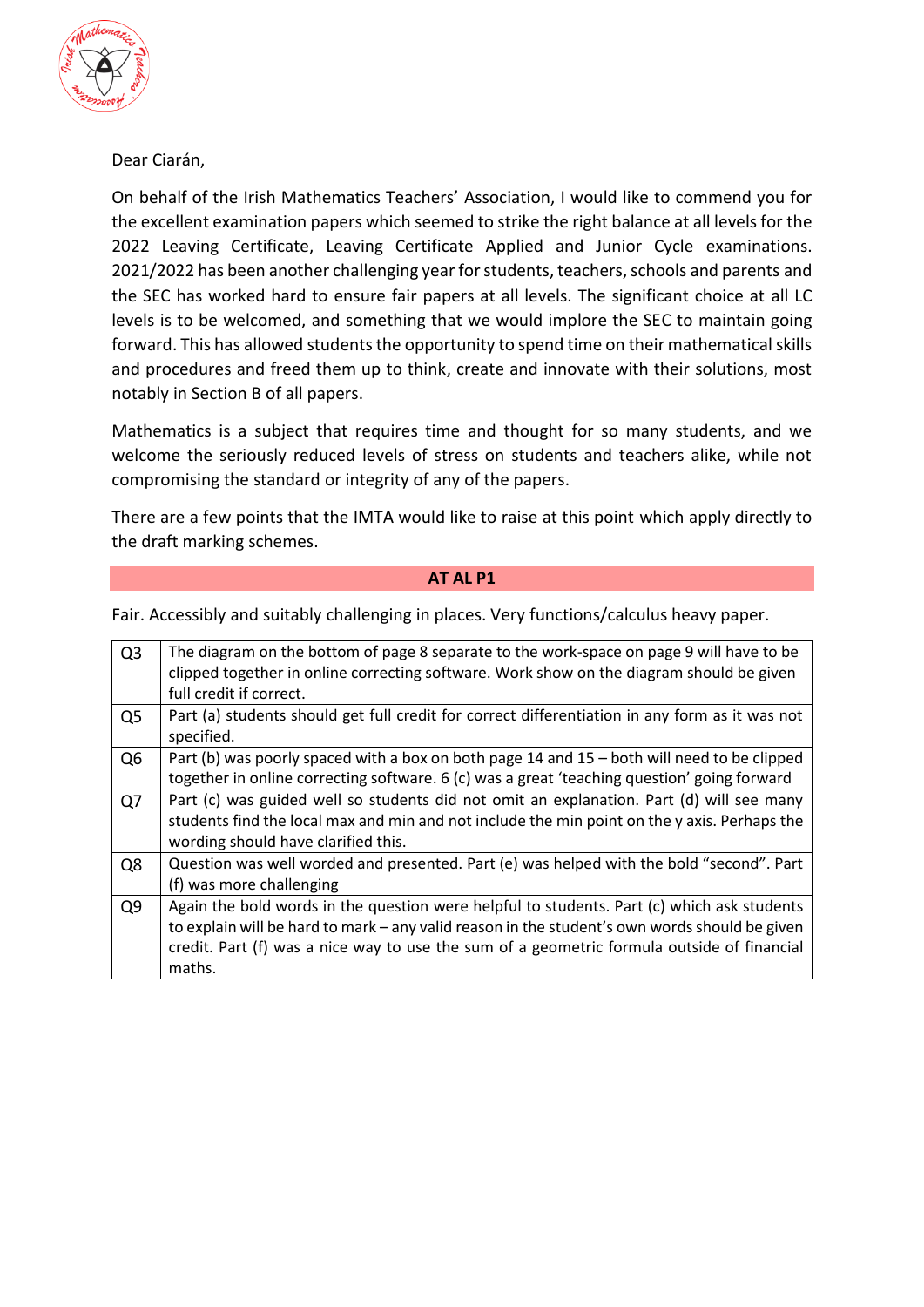

# **AT AL P2**

| Q1             | Part (a)(ii) for the justification students should be given full marks for correct answer in their own                                                                                                                                                                                                                                                                                                                                                                                                                                                                                                                                                                                                                                 |
|----------------|----------------------------------------------------------------------------------------------------------------------------------------------------------------------------------------------------------------------------------------------------------------------------------------------------------------------------------------------------------------------------------------------------------------------------------------------------------------------------------------------------------------------------------------------------------------------------------------------------------------------------------------------------------------------------------------------------------------------------------------|
|                | words as it did not specify that they should use calculations.                                                                                                                                                                                                                                                                                                                                                                                                                                                                                                                                                                                                                                                                         |
| Q2             | In part (b) work shown on the diagram should be given credit.                                                                                                                                                                                                                                                                                                                                                                                                                                                                                                                                                                                                                                                                          |
| Q4             | On page 25 of the syllabus, section 2.3 Trigonometry says, "derive the trigonometric formulae 1,<br>2, 3, 4, 5, 6, 7, 9". Part (a) (i) asks students to "prove" formula number 10 which is not on the<br>syllabus. While they must be able to apply formula 10, they are not required to prove it.<br>Therefore, a formula proof cannot be required for full marks on this question. This is obviously<br>easily done proving Tan $(A + B)$ identity with B replaced with -B, but this was not stated. This is<br>an unfortunate error and one we hope is a mere oversight in 2022. How will this be reflected in<br>the marking?<br>In part (a)(ii) it was a pity that the students were not directed to use the surd values from the |
|                | tables, which allowed them get their answers in the required form much easier. If they use the                                                                                                                                                                                                                                                                                                                                                                                                                                                                                                                                                                                                                                         |
|                | calculator, they will get $\frac{3-\sqrt{3}}{3+\sqrt{3}}$ which we would suggest should be awarded F*. It was a pity that so                                                                                                                                                                                                                                                                                                                                                                                                                                                                                                                                                                                                           |
|                | much scaffolding had been provided in other parts of the paper (which is welcomed) but didn't<br>happen here. This could have reduced issues with surds.                                                                                                                                                                                                                                                                                                                                                                                                                                                                                                                                                                               |
|                | In part (b) the surd in the surd threw some students and some rounded as a result, they should get<br>F* for rounding.                                                                                                                                                                                                                                                                                                                                                                                                                                                                                                                                                                                                                 |
| Q <sub>5</sub> | Part (a)(i) should get full marks for decimal or percentage answers. Most students knew what the<br>"more accurate" confidence interval was, but the language was vague and should have told them<br>to use standard tables.                                                                                                                                                                                                                                                                                                                                                                                                                                                                                                           |
|                | The layout and signposting of part (b) is highly commended as students will not leave out any<br>element of required solution.                                                                                                                                                                                                                                                                                                                                                                                                                                                                                                                                                                                                         |
| Q <sub>6</sub> | Part (b) the diagram should have been beside the workspace, and they will need to be clipped<br>together in the online marking system. The wording on part (b) does not tell students to justify any<br>of their work so they must get full credit for the correct answer without an explanation. Part (c)<br>challenged even very good students. While the directed hint was laudable, did it end up causing<br>more confusion?                                                                                                                                                                                                                                                                                                       |
| Q7             | In part (c) the radius of the cone can be also found by letting the                                                                                                                                                                                                                                                                                                                                                                                                                                                                                                                                                                                                                                                                    |
|                | CS Area of the Cone = Area of the sector and should get high marks.                                                                                                                                                                                                                                                                                                                                                                                                                                                                                                                                                                                                                                                                    |
|                | Major or Minor arc required? Both should be accepted for FC.                                                                                                                                                                                                                                                                                                                                                                                                                                                                                                                                                                                                                                                                           |
|                | Part (e) led students to use similar triangles by assuming as the question did not tell them to prove<br>and hence solve. If they use similar triangles correctly and don't prove they should still get full<br>credit.                                                                                                                                                                                                                                                                                                                                                                                                                                                                                                                |
| Q8             | In part (a) (iv) students should get marks for any correct reason in their own words. In part (b)<br>"why you might think" is going to get very vague answers - any valid possibility should get full<br>marks. Part (c) caused issues with timing. The diagram in part (d) caused confusion in part (ii) as<br>students thought they needed all the information shown. Probabilities are normally given in a<br>sentence and students are more used to seeing them presented that way.<br>Question whether the 3 events are independent. If the head gasket goes then the car is off the<br>road?! (d) could have befitted from being laid out better as most of the text and table were not<br>needed until (ii).                    |
| Q9             | Part (d)(i) "explain briefly" will cause huge issues. If the students say "this is a balance equation,<br>time = time" that is a brief explanation and full credit should be given. In part $(d)(ii)$ the need for<br>one decimal threw students 4.004 do they have to write 4.0? In future planning this should be<br>avoided.                                                                                                                                                                                                                                                                                                                                                                                                        |
| Q10            | Part (a)(ii) when students read the Z-score they may take 0.84 or 0.85, both should get credit as a<br>similar question did last year. If they round their answer up or down 235 or 236 they should get<br>full credit as a similar question last year did. Part (b) and (c) were clear and fair. In part (d) lots of<br>student will write out combinations and should get some credit. The amount of language on part<br>(e) was not needed. Students are used to the figures explained in a sentence not a table. Again,<br>rounding Z scores and P values up or down should get full credit.                                                                                                                                       |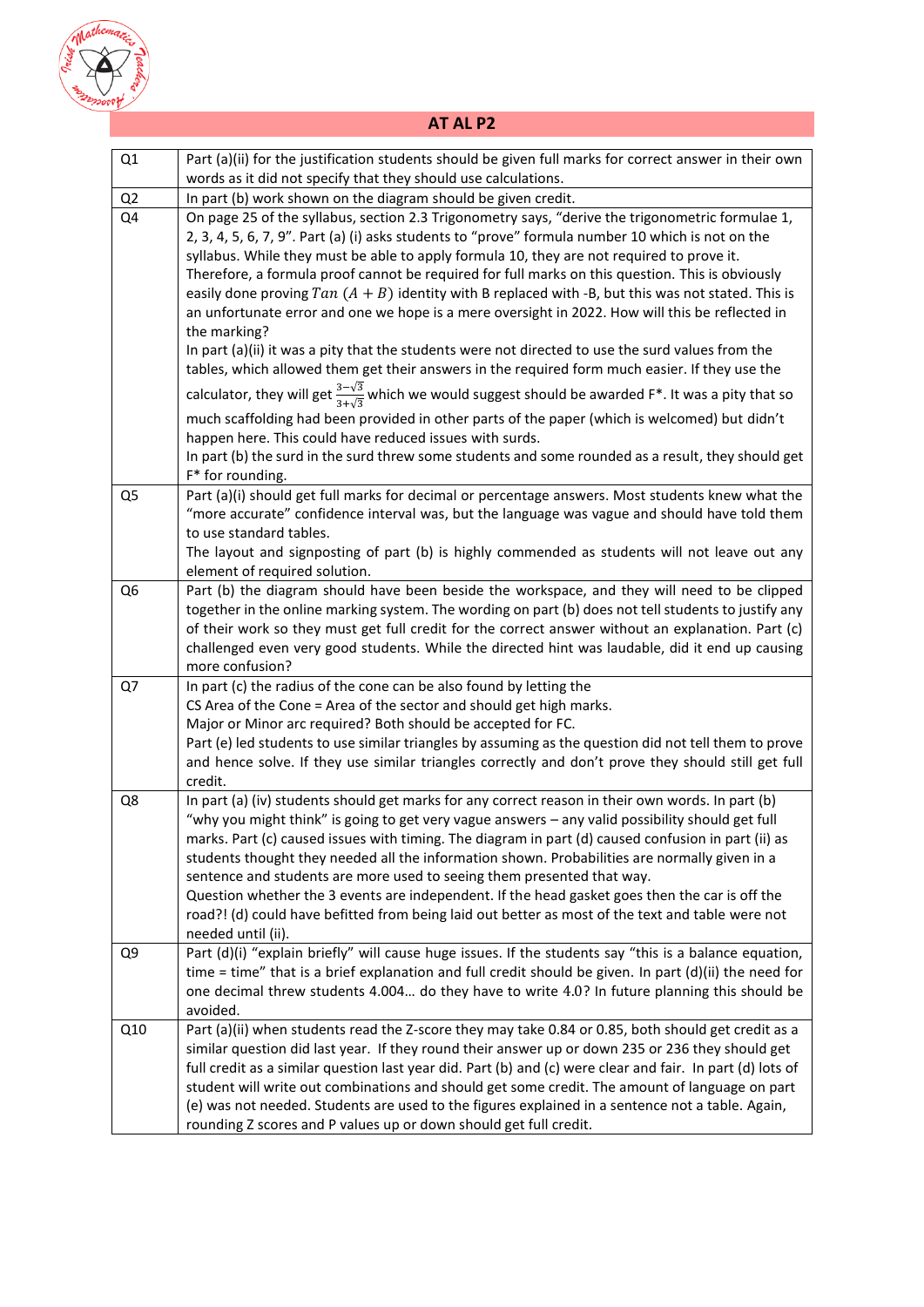

### **AT GL**

- Students appeared to 'enjoy' paper 1 more than 2.
- Questions in Section A appear to have more subparts than previously, not necessarily a bad thing given the welcome choice.
- Q8 on paper 2 was very long for students.
- Very little geometry on the papers.
- Some literacy issues on both papers which some EAL students will have struggled with (eg halfway line etc).
- Short questions on both papers were on the side of challenging more so than fair for students.
- Paper 2 Q7 (c) (ii) while it said 'different animals' at the top of the part, saying 'without replacement' would have been helpful.
- P2 Q9 (d) the inclusion of enlargements is to be commended.

### AT BL

Fair, accessible and well thought out paper.

### LC Applied Mathematical Applications

Fair, accessible and well thought out paper.

#### TS AL

We welcome the paper given the experience the students have had. However, we would like to ensure that this is the standard for this year and this year only. This paper can in no way be indicative of the standard going forward. There will need to be far more rigorous examination of pure algebraic skills and a precedent cannot be created that this is now the gold standard for JC HL students.

Although the paper had more scaffolding than typical for JCHL that may have been appropriate for this year's JC students considering the difficulties they have had with school-time missed during their Junior Cycle years.

In Q2, it is regrettable that a level of accuracy for the pie chart wasn't specified.

Q3 (a) Will students be expected to expand the denominator?

 $Q8(a)$  students could do it by subtracting from 180 or using tan<sup>-1</sup> using the 220 and 154 (which is clear on diagram though not mentioned until the next part of the question). Since the **154m distance is in the diagram before (a) they should receive full marks** for either approach, even though 154 is not included in text at the start of the Q. Using  $tan^{-1}$  students will get 55.0079... Any version of this should be acceptable for FC.